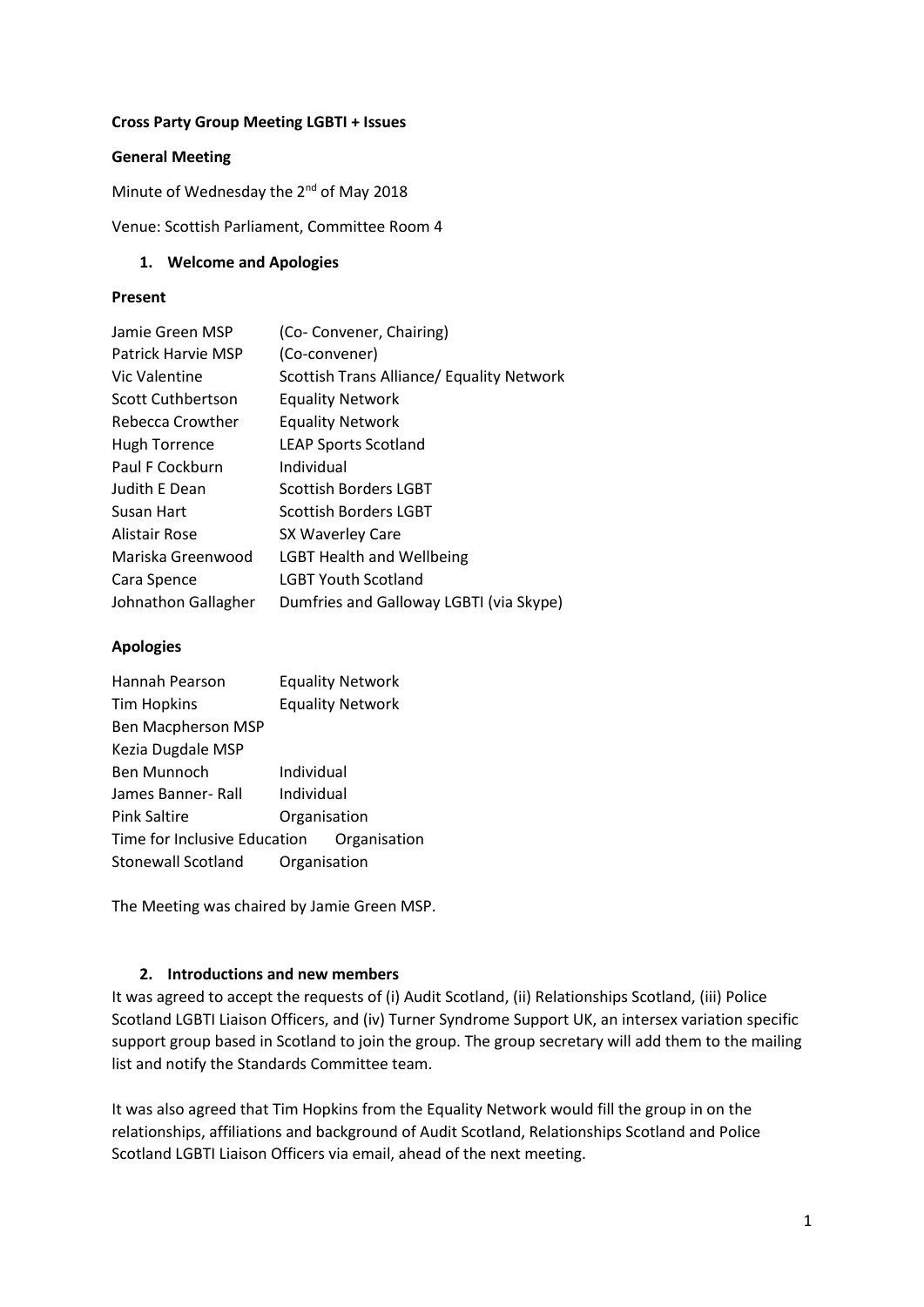### **3. Minute of the last meeting (9 th of November, 2017)**

The minute of the last meeting was not discussed. These will be circulated via email by Tim Hopkins as soon as possible. At that point the minute will be approved by the group.

### **4. Matters arising from the last minute**

N/A see above.

### **5. Sport – introduction by Hugh Torrence, LEAP Sports**

**A summary of what was said my Hugh Torrence:** Many people believe LGBTI sport is a niche and narrow area to explore and that it is not connected to wider LGBTI issues. This is not true. LGBTI sport has a relation to mental health, identity, social isolation and other issues. This is not only to do with excelling and participating in sport but also working or volunteering in sport. It is also to do with the tough journey that a sports fan may go through. Sport is a powerful tool. LEAP Sports Scotland have produced a booklet of impact stories in conjunction with the Scottish Government: *Sport Changes Lives*. This helps to outline the different areas of work and how there is impact on LGBTI individuals. Play time, games and sport inclusion aids in the formation of identities. However, young children at school are feeling excluded from these activities. When children feel that they can't fit in in these scenarios, messages of exclusion and difference persist and are reinforced. When Scottish LGBTI adults are asked if they have had similar experiences, they often haven't and when asked why that may be the answer is often; 'I just don't think gay people and sport go together.' This is systematic. It is built in: As a community we have come to agree that LGBTI and sport 'don't go together.' Sometimes it's an issue with changing facilities – some don't like the high level of banter. Many find it degrading, as gay men and lesbians. Often people travel to take part in LGBTI specific sports groups due to a desire for a sense of community and comfort. If we probe further we see that beneath this, there is a system of exclusion, marginalisation and shame.

*Out for Sport* Research shows that 79% of people believed there was a problem with homophobia in sport and 62% had experienced this first hand. 73% of people asked stated that transphobia and homophobia presented a barrier to taking part in sports activities.

*The National Sport Coordinating Group* that has been set up has seen LGBTI organisations come together with The Scottish Government, Sports Scotland and some key players in Scottish sporting networks to come up with a strategic action plan and to discuss key issues. These issues are to do with supporting sport to become more inclusive and participative. With this there has been training events, education, seminars, conferences and policy work with the aim of developing models for inclusion, tools for communication and visibility. This has included the project *Football vs Homophobia*. These activities are also about advocating and telling people's stories, and ultimately making a difference.

An example of changes that have been made due to these endeavours is that in Scottish gymnastics, previously it had been the policy that if one does not wear regulated clothing, points would be deducted. The implication of this was that, for example, if you were transgender, tight clothing could be problematic. However, transgender individuals would be penalised for not wearing this regulation clothing. *The National Sport Coordinating Group* has challenged this and this policy has been changed. This may seem a minute area of change however a change such as this touches the lives of some individuals and enables their full ability to take part.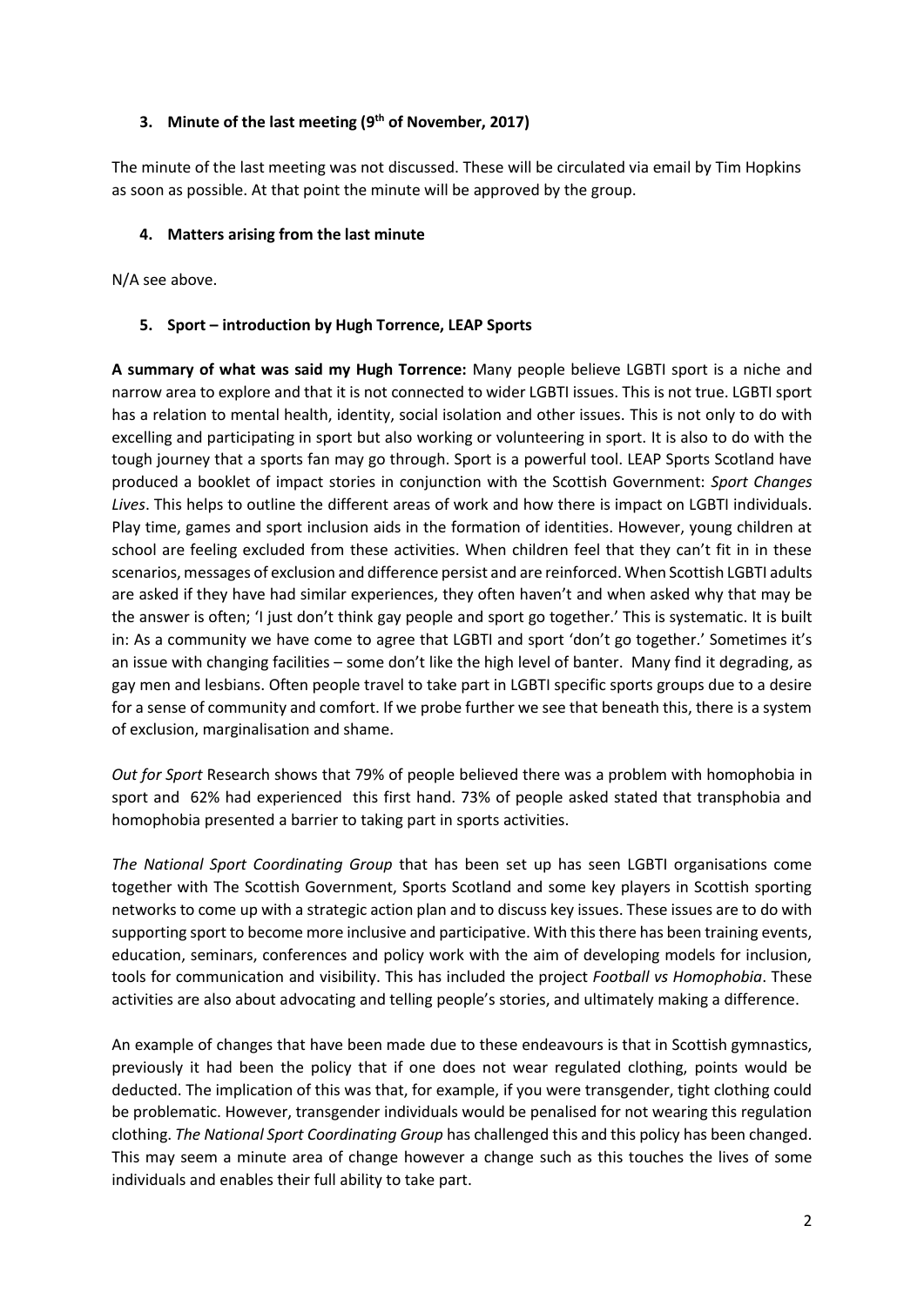Another example of where change can be made was given: A young woman who had recently transitioned, wanted to continue to play football. She had to wait for two years before she was able to play again. At the age she was, this amount of time out of her sporting journey was detrimental. She was told that if her testosterone were to reach a 'normal male level' she would be able to participate again. Unfortunately, at this point, she was then told 'they still weren't quite low enough.' They were not at the decided average. With instances such as this we want to make changes.

Whilst we have worked well with LGBTI specific sports group establishment and have aided in developing strong leadership here, as yet this has only been successful in the Scottish central belt. More work is required rurally. This is due to the ease at which people can come together in the city centre. When people have been able to come together, a lot has been done with mainstream sports groups for the place of greater inclusion.

LEAP Sports Scotland have organised a festival fortnight. This runs from the  $1<sup>st</sup>$  to the  $14<sup>th</sup>$  of June, 2018. This is a two week festival with 72 events with diverse sporting activity as well as academic events discussing LGBTI issues in sports. Here opportunities will be discussed. Sport is 'a tool for change.' We see the power of sport to deliver messages of equality and human rights, such as at the Commonwealth Games in Australia and the games coming to Glasgow.

LEAP Scotland recognised that the last significant research carried out in this area was in 2012 and are now developing a new research project that they would ask the group to share as widely as possible via social media: *Out Sport – Homosexuality and Sport*. This project is a Europe wide research project, however LEAP sport, as a partner in this project will have access to all of the Scottish and UK data. This will be analysed and measured against the last significant research done in 2012.

The group are encouraged to share this link with social media followers etc.: [https://ww2.unipark.de/uc/Projeky\\_Outsport/ed19/](https://ww2.unipark.de/uc/Projeky_Outsport/ed19/)

Additionally, LEAP Sport and Equality Network were involved with Pride House at the Commonwealth Games.

Finally, LEAP Sports Scotland have created a *Manifesto for Inclusive Physical Education: Inclusive Sport in Scottish Schools*. This new work will be encouraging schools to take part. Currently there are 18 schools across Scotland taking part. This manifesto asks that Physical Education Departments sign up to up to 6 key commitments and an action plan. Ultimately this project aims to change the gender policed way of the approach to sport from an early age.

**From questions and comments of the group:** LEAP sport Scotland is taking part in the Gay Games, Paris. They have 72 registered athletes taking part and will run under a Team Scotland banner. They will also wear a kit sponsored by the City of Glasgow College which will be given to all athletes. Though the bid for the Glasgow European Games looks unlikely there will be a push for a future bid for the 2023 games. In terms of the *Time for Inclusive Education* work, LEAP Scotland is working to try and plug a gap within, specifically, physical education. This project engages specifically with Scottish sport and P.E teachers working in Scotland. However, it does sit nicely under the major aims of TIE campaign as well as with LGBT Youth Scotland.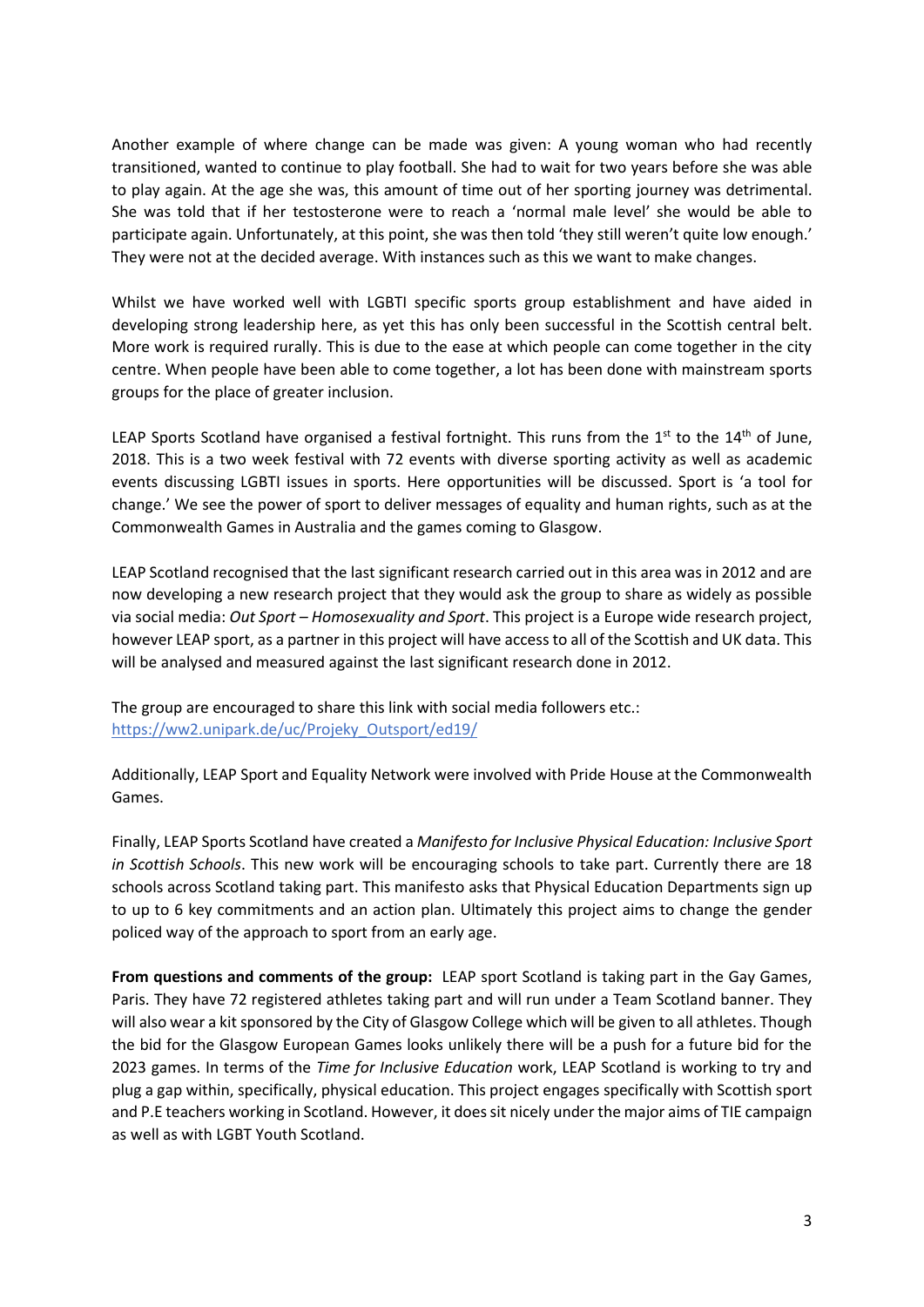The resource is appreciated by the group and there is a recognition that this is a key priority. Physical Education is gendered and does lead to bullying. These lessons also take place at a pivotal time of life and it is detrimental to identity development if children are removed and don't participate as well as they could. Jamie Green concedes that a child's experience of exclusion here can put them off sport for a lifetime. The book published by LEAP shows that this is not uncommon amongst LGBTI populations. However, it is also acknowledged that individuals do come back to sport later in life through the use of LGBTI sports clubs and this is usually a welcoming experience. Cara Spence wonders: How can we link this work to the school charter for inclusion? This is a good example of practical action for difference. It was stated that this project would be fed back to the LGBTI working group with regards to its relations to the school environment. There are also links here to the LGBTI Education policy paper. Patrick Harvie asks whether LEAP Scotland has contributed to the Hate Crime Review and whether there are any issues that, when this report is published, should be picked up. Hugh states that yes there are synergies here; with the voluntary action fund, legislative review and the hate crime review. LEAP Scotland have been asking fans what they believe is 'acceptable banter' and other questions relating to the definition of hate speech. With a zero tolerance approach around language, this would be a key area to address.

Hugh Torrence highlights the fact that we would be doing a disservice to the LGBTI populations should we consider and treat these communities as a homogenous group: Nowhere is this more acute than in sport. Of course these issues are differing for differing individuals as fan and athlete and the broader experience. For this reason, the narrative has to move away from simply being about football and gay men's experience of football. Further to this, Vic Valentine of Equality Network points out to the group that those who identify as non-binary can only compete in either women's or men's sports teams and that often they are forced to choose between the two. This is often not the best fit for how they identify. Sometimes this is to do with the public spaces involved. Within a study carried out by the Equality Network it was discovered that 42% of non-binary people would not use gyms as they are so gendered. Jamie Green asks what could be done here. Is it a case of a third non-gender specific changing room? For Vic Valentine though, there are in fact many gyms that offer this however concerns are actually more to do with the organisation of sport as binary. This is the bigger issue in this remit. With more mixed gender sport activity this may be helped as there is 'not likely going to be a non-binary games anytime soon.'

# **6. Sexual Health – Introduction by Alistair Rose, S-X**

Alistair's remit is in the sexual health of gay and bisexual men and not the wider LGBTI population. For this reason he informs the group that this will be a fleeting introduction.

**Summary of what was said by Alistair:** There is huge evidence for gay and bisexual men that they know how to have good sex etc., however there is no evidence of this for rest of LGBTI population. Data on this is limited. Most of us in the group work with people who carry a poor burden of sexual health and this has much the same reasons as the LGBTI burden for poor mental health: it is to do with stigma and discrimination. Sexual health is not just about 'what happens in bed.' It is more holistic than this. Sexual health also has relations to other issues such as alcohol use, stigma, drug misuse etc. The Scottish BBB Framework is trying to negotiate these findings. Gay and bisexual men are disproportionately suffering with poor sexual health. Globally, it is recognised that transgender individuals also suffer with this. Though, in Scotland there is little evidence to support this. The question is, why is their little evidence on this subject and why are we not asking these questions? We are starting to see sex clinics gathering this data. LGBTI sexual health literature seems to be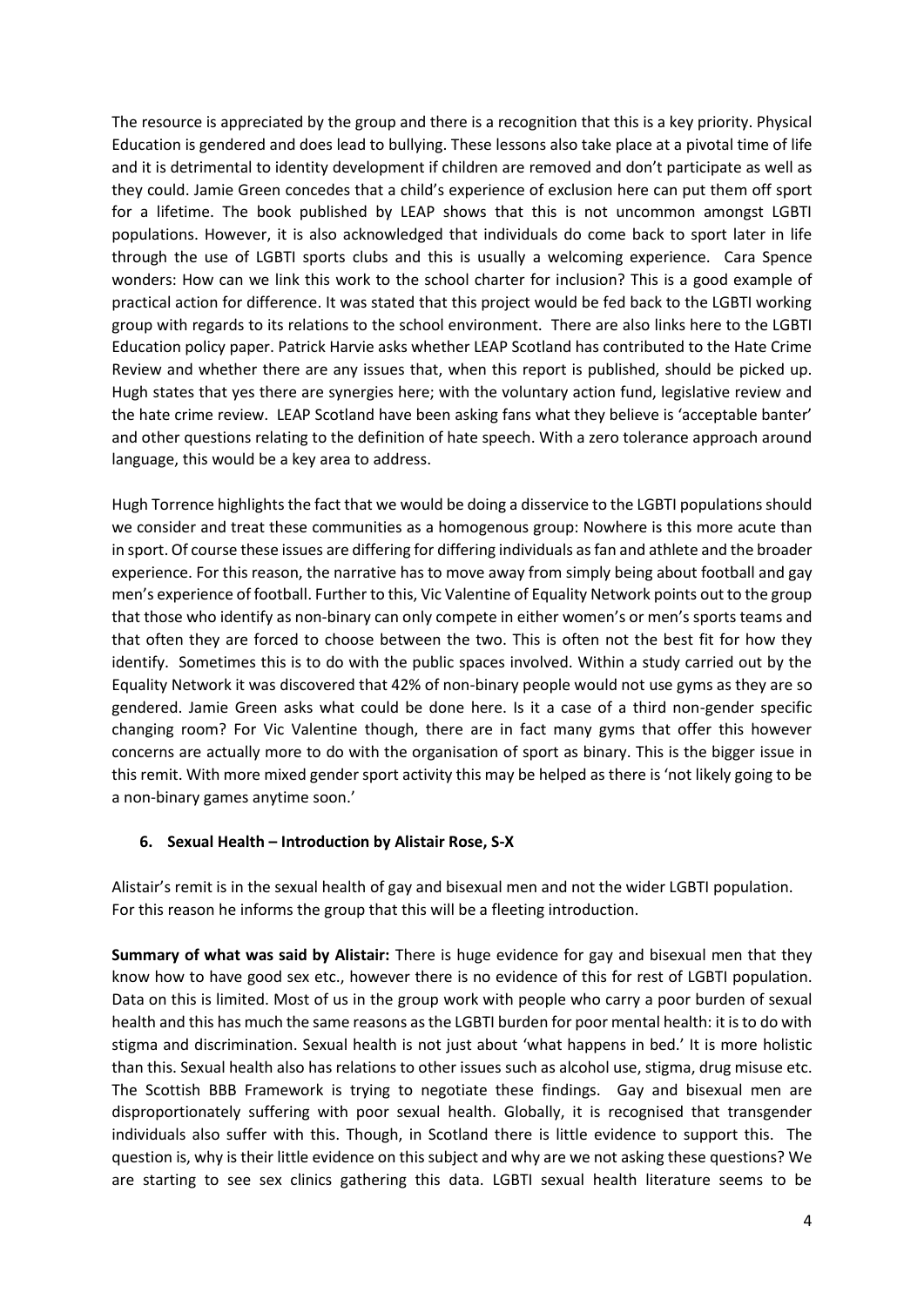disproportionately higher around gay and bisexual men and information around PREP and HIV preventative techniques. Literature around PREP and transgender sexual health is non-existent. Alistair asks; how do we ensure that there is not this disparity? We must consider what is meant by 'sexual health' – According to the World Health Organisation it is holistic and is to do with a positive and respectful approach to sexual and emotional relationships. In Scotland we already have a framework with outcomes that are trying to achieve this. However, it is asked, are these outcome being achieved and can LGBTI people say that those outcomes are something that relates to them? There are indicators of poor sexual health and we can see that this relates to further wider issues. We need to align these issues, in particular with stigma and isolation. Sexual health is something that goes beyond disease. As an important part of the life course, people should be empowered to make sure that their sexual relationships are safe. Within sex education there is an inequality in access of information. For example. Information regarding HIV is not universally taught. Individuals can of course gain information from organisations but they cannot always get this information in school. Historically, engagement of young people has been by and large a positive engagement but we are not seeing that translate in later life. This is particularly evident when we look at areas where there are not strong services.

**From questions and comments of the group:** Engagement across sexual health and LGBTI organisations is harder to manage in rural spaces. How can we take this beyond this group? Do we invite people to come and speak to us about these issues? How might we begin to gather data on this subject across the organisations in this group? This is key in order for us to lead the way. Sexual health must be a priority across all populations of this group.

There is a discussion, prompted by Jamie Green, on whether health care professionals should ask for info regarding sexual or gender orientation within sexual health meetings and appointments. There is acknowledgment that this is a hot debate. There is also a wider debate within the Scottish Government regarding whether this is appropriate or whether this should in fact be mandatory. Across different parties there are many arguments for and against this. This move would provide more data and thus understanding however, there is a concern around stigmatising the patient. Jamie asks, how would we approach this if speaking to the government about what we would suggest in this area? Alistair Rose and Mariska Greenwood highlight that in other remits this is a usual occurrence and agree that it is important to gather data for several reasons: 1) it allows services to move forward and 2) it acknowledges risk across the board ('low risk, doesn't mean no risk') which is important. Scott Cuthbertson from Equality Network agrees, stating that it should be considered good practice. It is important to normalise the question. It should be considered as standard as asking someone's ethnicity: what is your sexual orientation? Questions regarding sexual orientation and gender identity may also be useful in the census: 'we need this data in order to help these populations.' Cara Spence states that this is a common question; should we systematically record data? We need to consider responsible data sharing and equalities regarding data. Only then can we begin to look at the broader picture and normalising questions.

There is an appetite for dialogue to happen, in particular around relationships and the sexual health needs of transgender people as this has not been addressed to date. There is a real reason for concern surrounding HIV awareness within this population among other things. We must not leave any population behind due to an over interest in gay men's sexual health. All population must be taken as at risk. Johnathan Gallagher of Dumfries and Galloway LGBTI believes that it is the responsibility of local health authorities and NHS sexual health organisations to include the third sector. Dumfries and Galloway are one of few regions without specific services regarding sexual health and PREP. Johnathan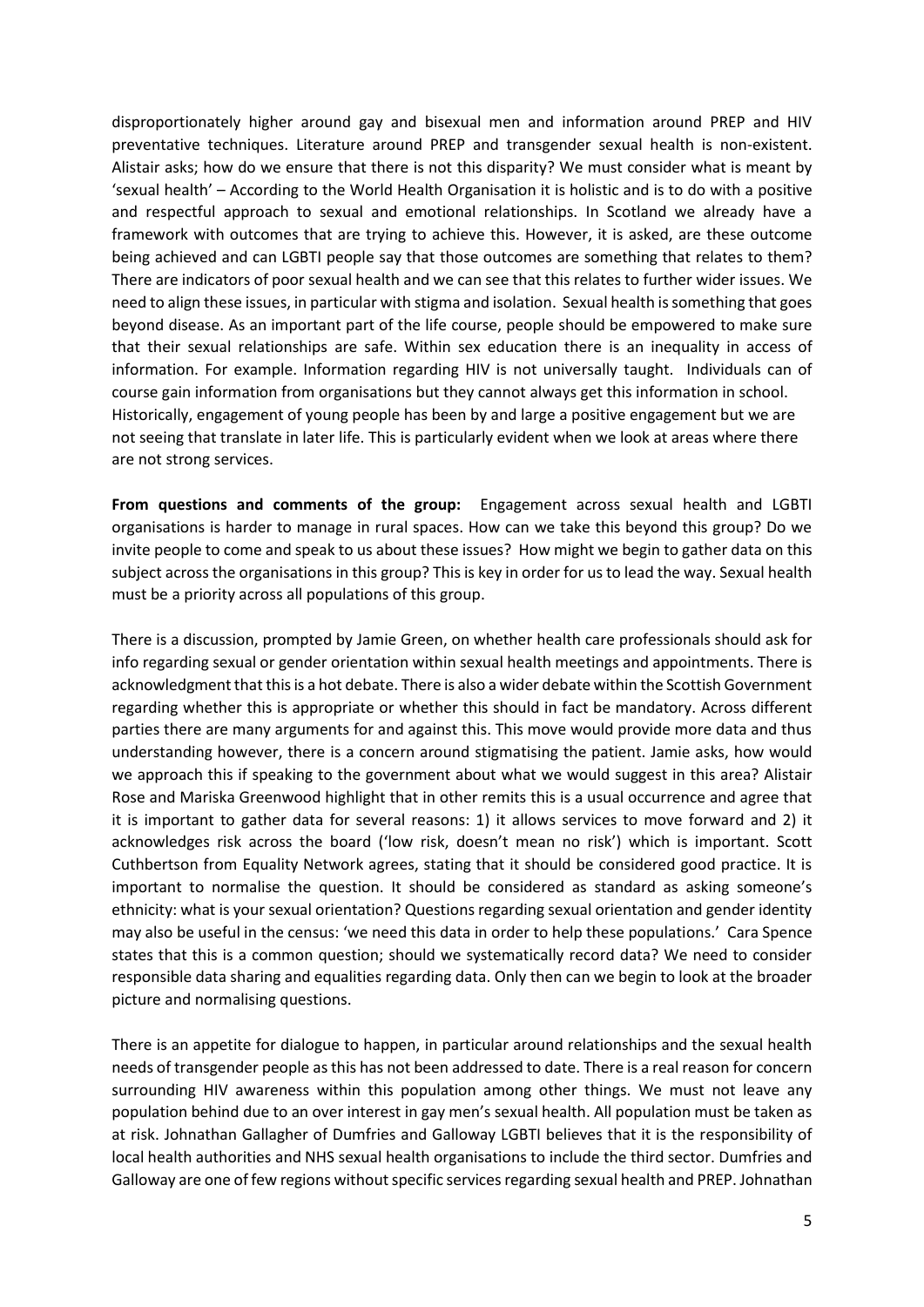knows that some people within this region wouldn't even know what PREP was. The best step would be mapping support and getting the word out there, particularly in rural communities. It is key that we identify which groups are hard to reach and develop a better understanding regarding methodology.

Vic Valentine highlights for the group that sometimes it is the case that health organisations feel that once they have collected data they can share this data indiscriminately. Clearly within a sexual health clinic someone who is transgender may have to divulge that information however, would not inherently do so in another kind of medical scenario. We would not suggest losing the choice of disclosure.

LEAP encourages the collection of data as a matter of course and argues that, if we only do when it concerns LGBTI issues then we will be policing eligibility to take part. Jamie asks; how do we achieve the best data collection method?

Alistair re-enforces the point that good sexual health is a human right and that it is not just about being free of disease but it is holistic. It is not merely about 'the sex we are having.'

# **7. Update on other matters**

**Blood donation:** The Parliament Committees meeting met on the 26th of April 2018. Scott Cuthbertson of Equality Network commented on this: It is an old petition and it is right that they should have indicated that they wanted to close on this as the ban was based upon rules that are no longer enforced. The 12 month deferment for gay men from sex before donation used to be 12 months and has been changed to 3 months. There is a *Group on Individual Risk Assessment* and the CPG will be kept up to date on developments with regards to this. Both the UK and Scottish Government have committed to ensuring individual risk assessment. There are question regarding in pair assessment and how that would be perceived in terms of relationship as a concern. There is current research being carried out at The University of Glasgow on sexual behaviour with regards to this.

Scott argues that a 3 month deferment is still far too long. If one is in an active and monogamous relationship, abstaining from sexual intercourse for 3 months is still unreasonable though some do. Based on historical research, from the Equality Network on sexual habits, it is clear that the number who would benefit from the change from 12 to 3 months is small. This is due to the large number of donors being in monogamous relationships. The change representation would therefore be small. There is comment from the medical professions that this issue is not only an issue about rights but that it is an issue to do with protecting the blood supply. However, Scott believes that the system would be safer with a lesser deferment period due to the lack of incentive to lie. It is important that evidence is gathered before moving forward with this. The most active voices here are gay men in monogamous relationships. There will be benefit in engaging with this.

**Older LGBTI Issues:** Limited time was given to this issue and it will be given precedence at the next CPG meeting. Though it was noted that *The University of Bristol* have been in touch with Jamie Green with regards to a research project based on developing inclusive care homes. Jamie noted that on his request he could not be provided with any useful information from Shona Robertson. Johnathon Gallagher informed the group that Dumfries and Galloway LGBT group will be delivering new training with the local council in a large elderly care home in the area. However that this has limited funding. Action points here will be agreed the next time the group meets. Social isolation and inclusion should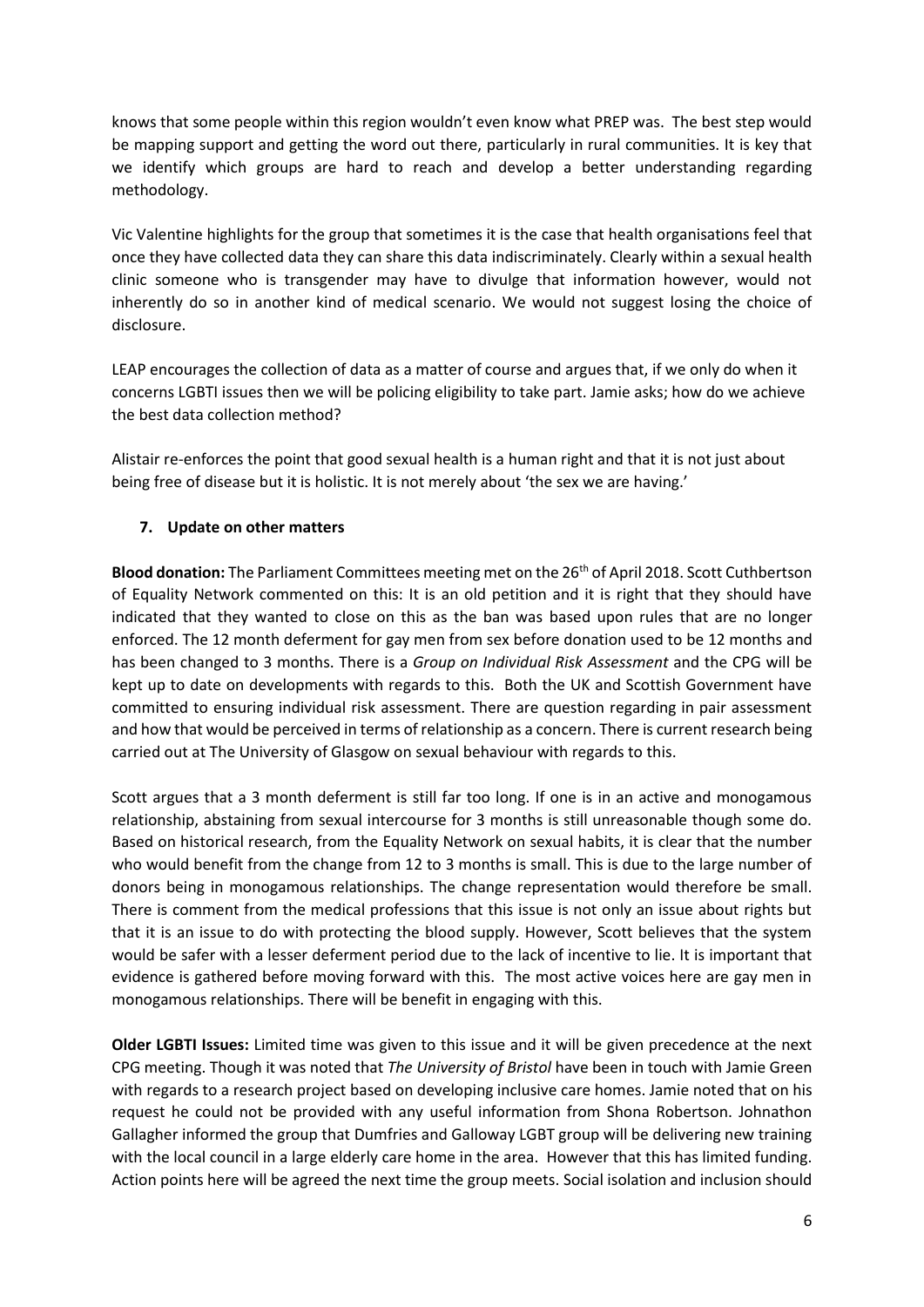be brought in to this conversation. The group agreed that we should be active in writing to public bodies with regards to these issues and lack of information. Wording for this contact will be agreed here.

**Mental Health:** A summary of findings was given by Cara Spence from the collaborative paper on *LGBTI Populations and Mental Health Inequality*. This paper pulls evidence from multiple sources (LGBT Health and Wellbeing, Equality Network, Scottish Trans, LGBT Youth Scotland and Stonewall Scotland) and was the result of a request by the Health Minister, Maureen Watts, at a previous meeting. It is a response to being asked, in relation to a higher struggle within the LGBTI population with mental health, where is the evidence?

Some key, disturbing statistics were highlighted: LGB individuals are twice as likely to report symptoms of poor mental health, 1.5 times more likely to have depression or anxiety, twice as likely to have attempted suicide. Amongst LGBT youth half have had suicidal thoughts or actions. In the transgender community 88% of individuals have has symptoms of depression and 72% have suffered with anxiety. 96% of LGBT Youth have experienced ill mental health. When discussing suicide here, 53% of transgender individuals have self-harmed, and 35% had attempted suicide and 25% had done this more than once. Jamie asks whether there are any figure on completed suicides: It is impossible to look at the national picture due to the fact that sexual orientation is not tracked by medical professionals. This would relate to another paper – The Suicide Prevention Paper, as a lack of this kind of data throws up a barrier to action. Hugh Torrence highlights the fact that these figure in fact increase massively when we think about the highlands and those living in rural areas. The causes are also highlighted as something we are all too familiar with.

A key figure that Cara wished to draw attention to was that of the CAMHS survey regarding response to services used by youths: The concern here is that when asked about their experience of mental health services in Scotland 41% stated that it was 'not okay,' 35% stated that it was 'terrible,' 24% that is was 'okay' and only 8% stated that it was 'great.' The group agreed that this was a worrying set of statistics.

The recommendations within the report are focused around leadership, gaining evidence (monitoring and recording sexual and gender identity in mental health), improving support and funding and Workforce development.

Jamie Green commends that this paper has done well to bring together all of this information in light of what was said at the last meeting on mental health inequalities. This is not an individualised agenda. He asks: What is the plan with this paper? How might we move forward and how might we maximise its potential for affecting change? Cara Spence suggests that this paper be brought to the attention of other units: The Equality unit and The Mental Health unit and to other CPG's: the Equalities in Health Group and the Mental Health Group. Alistair Rose points out that within Scotland we have some of the best research looking at mental health. We need to develop this, we are all affected by mental health issues in some way and we, as a community, have known this for a long time.

The Equality Network *Scottish LGBTI Rural Report* will be published in June and will address issues such as social isolation. Susan Hart highlights the notion that the culture within rural communities is that which does not encourage a feeling of safety in engaging with services. There is often concern with regards to disclosing one's identity within smaller rural communities. For this reason, many individuals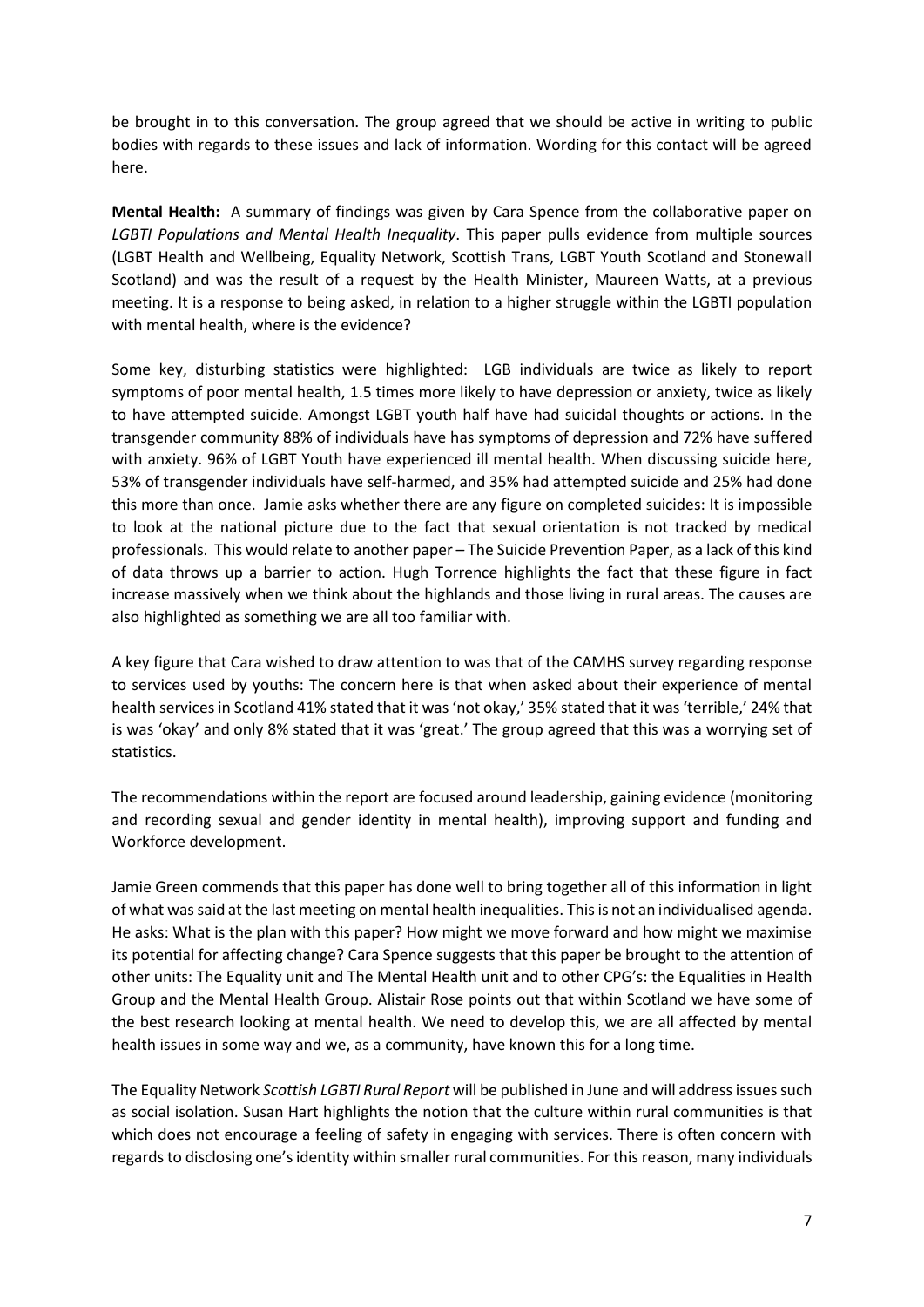would prefer to travel to the city to access services. Of course this presents barriers in terms of finance and access. The Equality Network report will pick up on these issues.

- **Ideas regarding maximising** *The LGBTI Mental Health Inequalities Report*: It might be condensed in to a smaller format in order to get it in front of committees. The question is how might we do this? We could take this to the Equalities and Human Rights Committee in Scotland and to the Health and Sport Committee. We must consider how to successfully lobby this issue and how we might get this 'in to the chamber.' It may be useful to publish this online in conjunction with an event so that MSPs may use data from it. This may force the government to send a representative in to respond. Another suggestion was made that we bring Maureen Watts back to the CPG in order to present findings. It was also suggested that other cabinet members could be invited and this not have to do only with mental health remits. Tis is also about equality and access to services. Hugh Torrance suggests sending a letter of invitation to Maureen including some of the more troubling statistics. Jamie suggests that the statistics around young people's services might prompt a quick response. It was not decided who, within the CPG, would spearhead this. Recommendations should be fed in by all other groups. Jamie believes that these are the kinds of statistics that national newspapers would 'run with.' Alistair agreed that this should be in the media as 'Mental health issues are the biggest threat to health; no longer HIV but mental health' and that the disengagement within the last meeting, on the part of Maureen, was shocking. Jamie Green suggests that the paper be presented as commissioned by this CPG. We should make use of these existing relationships and perhaps present as a joint effort. It is hoped that there will now be more appetite for the Mental Health Unit to engage. Susan Hart from The Scottish Borders LGBT group suggests that we might be able to drum up press interest in the paper ahead of Mental Health Week supported by the Mental Health Foundation. We must check that there are no clashes here regarding what other organisations are doing here.
- The 5 stakeholders will discuss this offline and consider timings and a strategy for some kind of PR plan. Ideally a draft may be sent to MSP conveners ahead of the summer recess. Therefore any changes to this paper should be emailed to Cara Spence at LGBT Youth Scotland within two weeks. If none are received it will be presumed that all are ok with this version. This must be kept simple due to being time bound.

# 8. **Any other business**

*S-X* have been successful in gaining funding for a project on rural engagement and health services. This will focus on including gay men in discussion around how services are carried out. *LGBT Health and Wellbeing* have been given funding for a 2 year full time position for someone to work on a project on LGBT Dementia. This project will focus on LGBTI individuals with dementia and their carers. LGBT Youth Scotland hosted a successful event: *The National Gathering* in Dumfries, where the local community were very supportive and welcoming.

# **9. Next meetings – timings and agendas**

It was agreed that the next meeting will be in September, after the summer recess. The focus for these meetings will be:

- **1) Older LGBTI Issues**
- **2) Homelessness and LGBTI issues**